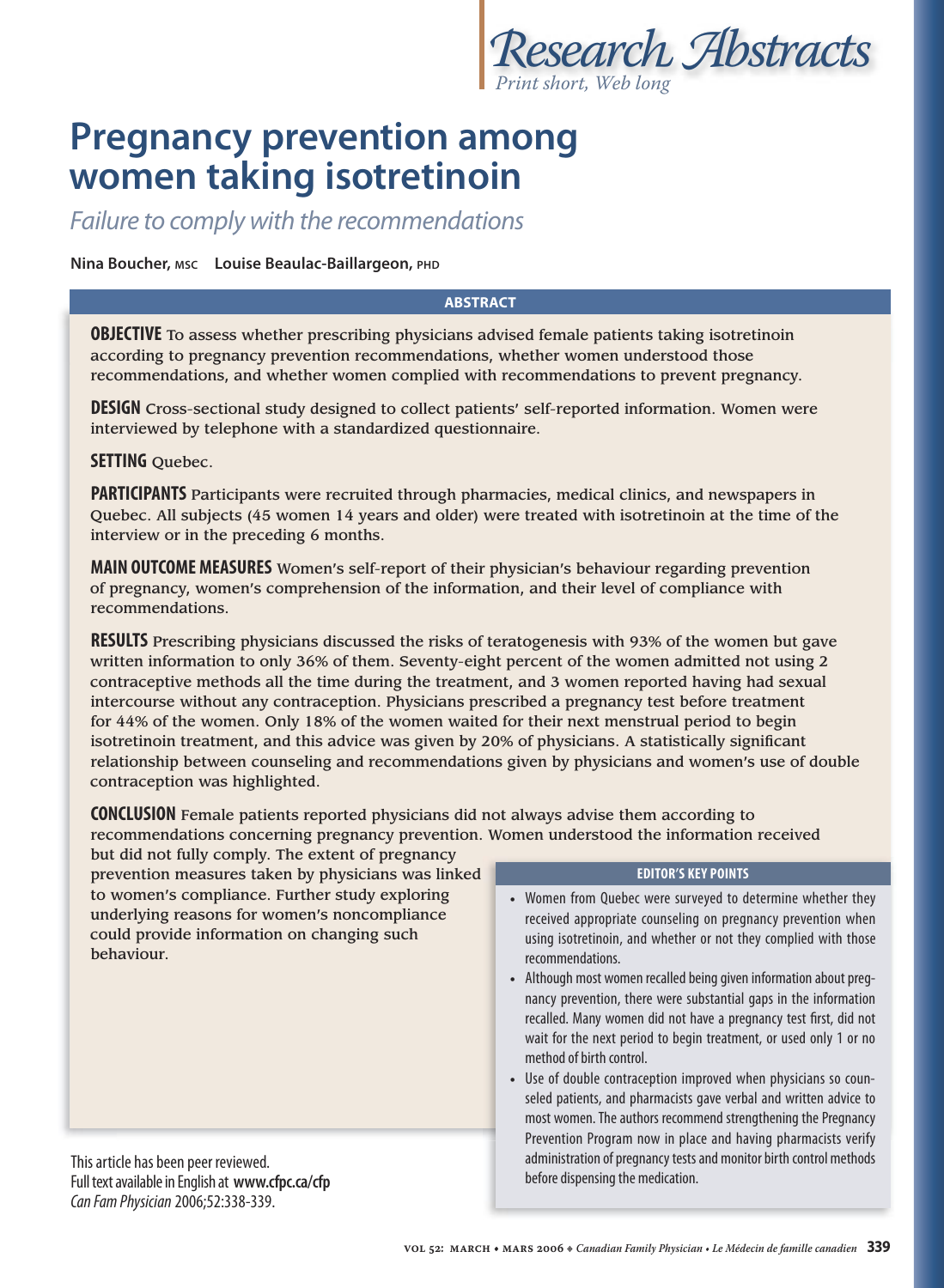# **Pregnancy prevention among women taking isotretinoin** *Research*

Intertation (Accutane) has been available in Canada<br>since April 1983.<sup>1</sup> The teratogenic risks<sup>1-8</sup> and the fact<br>that 50% of pregnancies are unplanned<sup>9</sup> make prevent-<br>ing conception during treatment crucial sotretinoin (Accutane) has been available in Canada since April 1983.<sup>1</sup> The teratogenic risks<sup>1-8</sup> and the fact ing conception during treatment crucial.

Consequently, the Pregnancy Prevention Program (PPP) was implemented in 1988.10,11 Isotretinoin's product monograph states that the PPP must be used by physicians prescribing isotretinoin to female patients of childbearing age.12 The PPP includes a checklist of criteria that must be met before prescribing to fertile women, birth control information, printed materials to give to patients, and a detailed consent form. This program is free and accessible to any physician from the manufacturer (800 470-2263). All the information concerning the means of pregnancy prevention is clearly stated in the black box of the product monograph. In spite of these prevention measures, exposure during pregnancy continues to occur in Canada.<sup>13,14</sup> Twenty-six women contacted a Canadian teratogen information service (Motherisk Program) about exposure to isotretinoin during pregnancy between 1988 and 1991<sup>11</sup> and 11 other women contacted the service for this reason in 2002- 2003.15 The pregnancy rate among isotretinoin users is estimated to be  $2.7/1000$  in the United States<sup>16</sup> and 0.6/1000 in France.17 Canadian data are unavailable.

To our knowledge, the behaviour of Canadian isotretinoin users who are not pregnant and the way they perceive their physicians' efforts to prevent pregnancy during the use of this medication have not been studied. Studies in other countries report that both prescribing physicians and female users do not comply with the monograph or recommendations regarding pregnancy prevention.16,18,19

Thus, the present study was designed to assess whether prescribing physicians advised female patients taking isotretinoin according to pregnancy prevention recommendations, whether women understood those recommendations, and whether women complied with recommendations to prevent pregnancy.

# **METHOD**

A cross-sectional descriptive study was designed to collect patients' self-reported information. Women were recruited between November 2003 and July 2004. Women included in the study were of childbearing age

Ms Boucher *is a student in the Faculty of Pharmacy of Laval University and at the Centre de recherche des Centre hospitaliers universitaires de Québec, unité de périnatalogie, pavillon Hôpital St-François d'Assise in Quebec city, Que.* Dr Beaulac-Baillargeon *is a Professor at the Faculty of Pharmacy of Laval University and is a researcher at the Centre de recherche des Centre hospitaliers universitaires de Québec, unité de périnatalogie, pavillon Hôpital St-François d'Assise.*

(14 years and older), were fertile as far as they knew, and were treated with isotretinoin at the time of the interview or in the 6 preceding months. There were no other exclusion criteria. Material to recruit participants was sent to more than 200 pharmacies. Fifty-two pharmacies (11 in rural regions) participated. Advertisements were posted in eight family practice clinics and in one dermatology clinic. Advertisements were also published in three newspapers covering various areas of the province of Quebec (176 000 copies). All eligible women who contacted us were included in the study, making up a convenience sample of 47 women.

A standardized questionnaire was administered by telephone interview. The questionnaire, designed by the authors, was mainly based on the Accutane survey<sup>16</sup> questions. Scientific validation ensured that all the important points of the monograph concerning pregnancy prevention were assessed. The questionnaire was pilot-tested before our study. The women's point of view was used to evaluate both the physicians' and the women's behaviour. As we intended to evaluate the information received by the women and their understanding, their point of view was the best way to assess these issues. Many studies, including the Accutane survey, used women's self-reports to assess physicians' behaviour when isotretinoin was prescribed.<sup>11,13,14,16,19</sup>

The research ethics committee of Laval University in Quebec approved the protocol. All statistical analyses were performed using SAS 8.1. Means with 95% confidence intervals were used in descriptive analysis of continuous variables, and proportions were used to study dichotomous values. Tests of statistical significance reported in this paper were based on  $2 \times 2$  analyses with Fisher exact tests using a significance level of  $< .05$ .

## **RESULTS**

#### **Demographics**

Forty-seven female isotretinoin users agreed to participate in the study. Two women were excluded because they had finished their treatment more than 6 months before the interview. Therefore, 45 women were included in the analysis. All the women who contacted us agreed to participate. The mean age was  $25.9 \pm 6.9$  years (16-45) years). Figure 1 shows the age distribution in the sample. More than half the women (55%) were living as part of a couple; the others were single. Forty-four women (98%) were from an urban area. More than two thirds (67%) of the women had a college or university degree. All the women who were interviewed stated that they were fertile to their knowledge, and 85% declared themselves sexually active during treatment.

## **Prescribing physicians**

Dermatologists were prescribing physicians in 78% of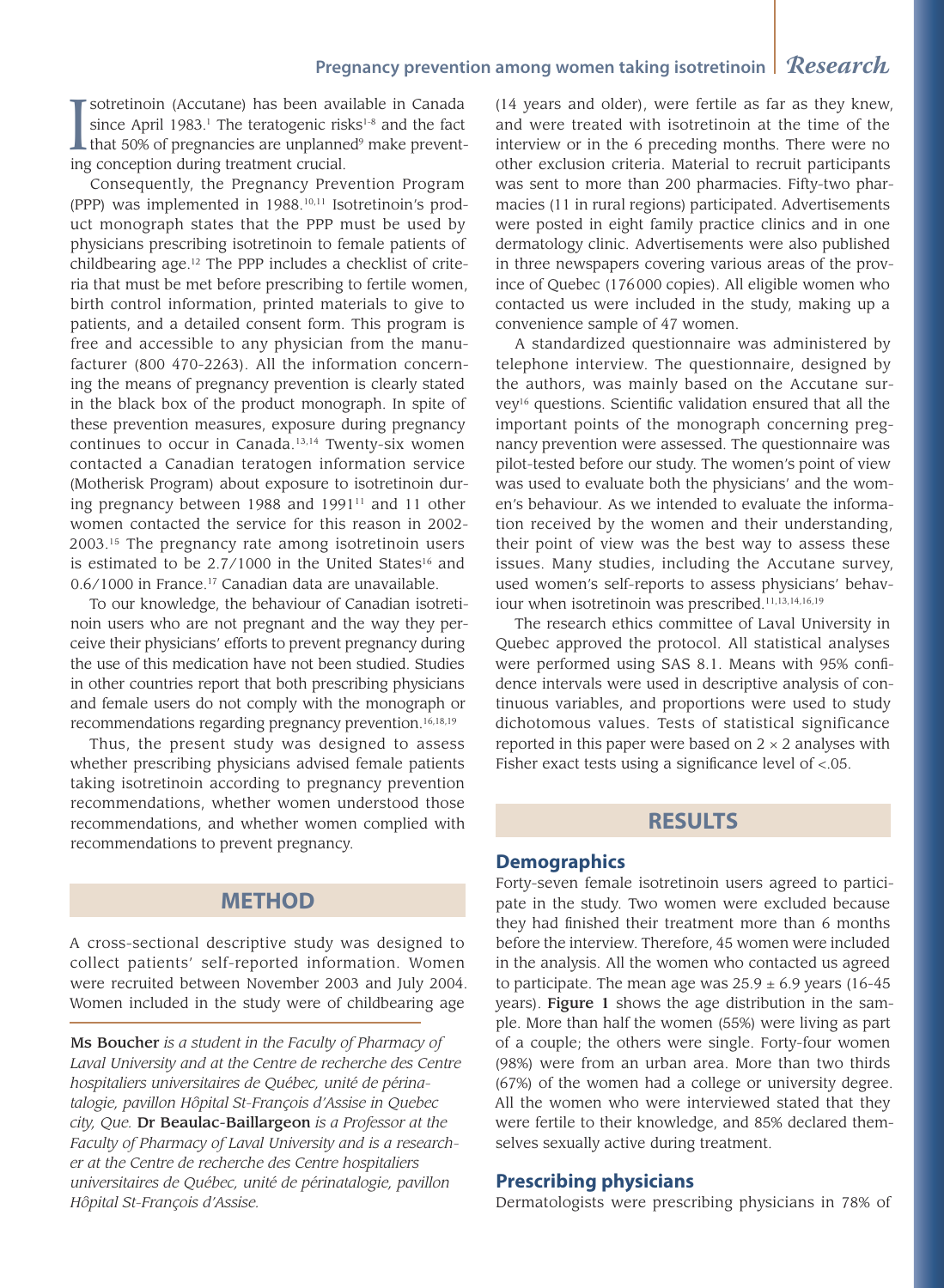# *Research* **Pregnancy prevention among women taking isotretinoin**



Figure 1. **Age distribution of female participants using isotretinoin**

cases and family practitioners for the remaining 22%. Pregnancy prevention measures taken by physicians, as reported by women, are summarized in Table 1. Sixteen women had a prescription for contraception written by the same physician who prescribed the isotretinoin.

#### Table 1. **Physicians' actions reported by women taking isotretinoin**

| PHYSICIANS' ACTIONS                                                                             | $\frac{0}{0}$ | <b>NUMBER</b><br>$(N = 45)$ |  |  |  |
|-------------------------------------------------------------------------------------------------|---------------|-----------------------------|--|--|--|
| Discussed teratogenic risks                                                                     | 93.3          | 42                          |  |  |  |
| Gave written information about teratogenic risks                                                | 35.6          | 16                          |  |  |  |
| Gave written information about contraception                                                    | 4.4           | $\overline{2}$              |  |  |  |
| Advised patient to use 2 effective contraceptive<br>methods during treatment                    | 60.0          | 27                          |  |  |  |
| Advised patient to begin effective double<br>contraception 1 month before starting isotretinoin | 28.9          | 13                          |  |  |  |
| Advised patient to wait for the next menstrual period<br>before starting isotretinoin           | 20.0          | 9                           |  |  |  |
| Advised patient to continue effective double<br>contraception for 1 month after the last dose   | 40.0          | $12*$                       |  |  |  |
| Prescribed a pregnancy test before starting<br>isotretinoin                                     | 44.4          | 20                          |  |  |  |
| Prescribed monthly pregnancy testing                                                            | 13.3          | 6                           |  |  |  |
| Used the consent form                                                                           | 13.3          | 6                           |  |  |  |
| *Proportion calculated for the 30 women who had finished isotretinoin treatment at the          |               |                             |  |  |  |

**\*Proportion calculated for the 30 women who had fi nished isotretinoin treatment at the time of the interview.**

Of the remaining 29 women, the physician prescribing isotretinoin asked whether they already had a contraception method in 75% of the cases. Table 2 summarizes contraceptive methods prescribed or, if no refill was needed, verified and therefore approved by physicians prescribing isotretinoin. Some women spontaneously reported that their dermatologists asked them to see their family physicians for contraception and monthly monitoring related to isotretinoin (liver enzymes, side effects, pregnancy testing, etc).

#### **Table 2. Contraception prescribed or verified and approved by the physician prescribing isotretinoin**

| <b>CONTRACEPTION</b>               | %    | <b>NUMBER (N</b><br>$= 38*$ |
|------------------------------------|------|-----------------------------|
| <b>Birth control pill</b>          | 57.9 | 22                          |
| Condom                             | 18.4 | 7                           |
| Intrauterine device                | 7.9  | 3                           |
| Medroxyprogesterone (Depo-Provera) | 7.9  | 3                           |
| <b>Vasectomy</b>                   | 5.3  | $\overline{\phantom{a}}$    |
| <b>Abstinence</b>                  | 2.6  | 1                           |

**\*Seven women did not remember having received a prescription for contracep**tion or having their usual contraceptive method verified and approved.

### **Pharmacists**

Thirty-five women (78%) declared that pharmacists gave them verbal information about teratogenesis and pregnancy prevention when they filled their Accutane prescription. Pharmacists also gave written information, other than the package insert, to 28 women (62%).

### **Women's understanding of recommendations**

Most women reported receiving verbal (42/45) information from physicians and a smaller proportion receiving written information (16/45). Virtually all participants found the information they received clear and easy to understand. Forty women (89%) read the package insert and 98% of them found it clear. All 45 women admitted knowing that they must avoid pregnancy while using this medication. They all remembered the warning symbol on the package insert and were able to explain its meaning adequately. Some women spontaneously reported that, if they had not been aware of the teratogenic potential of isotretinoin, they might have interpreted the symbol as meaning the drug could prevent a pregnancy.

## **Women's compliance with recommendations**

Only eight women (18%) waited for their next menstrual period to start isotretinoin. During treatment, 78% (n=35) reported not using two contraceptive methods all the time, as required. Moreover, three women (7%) reported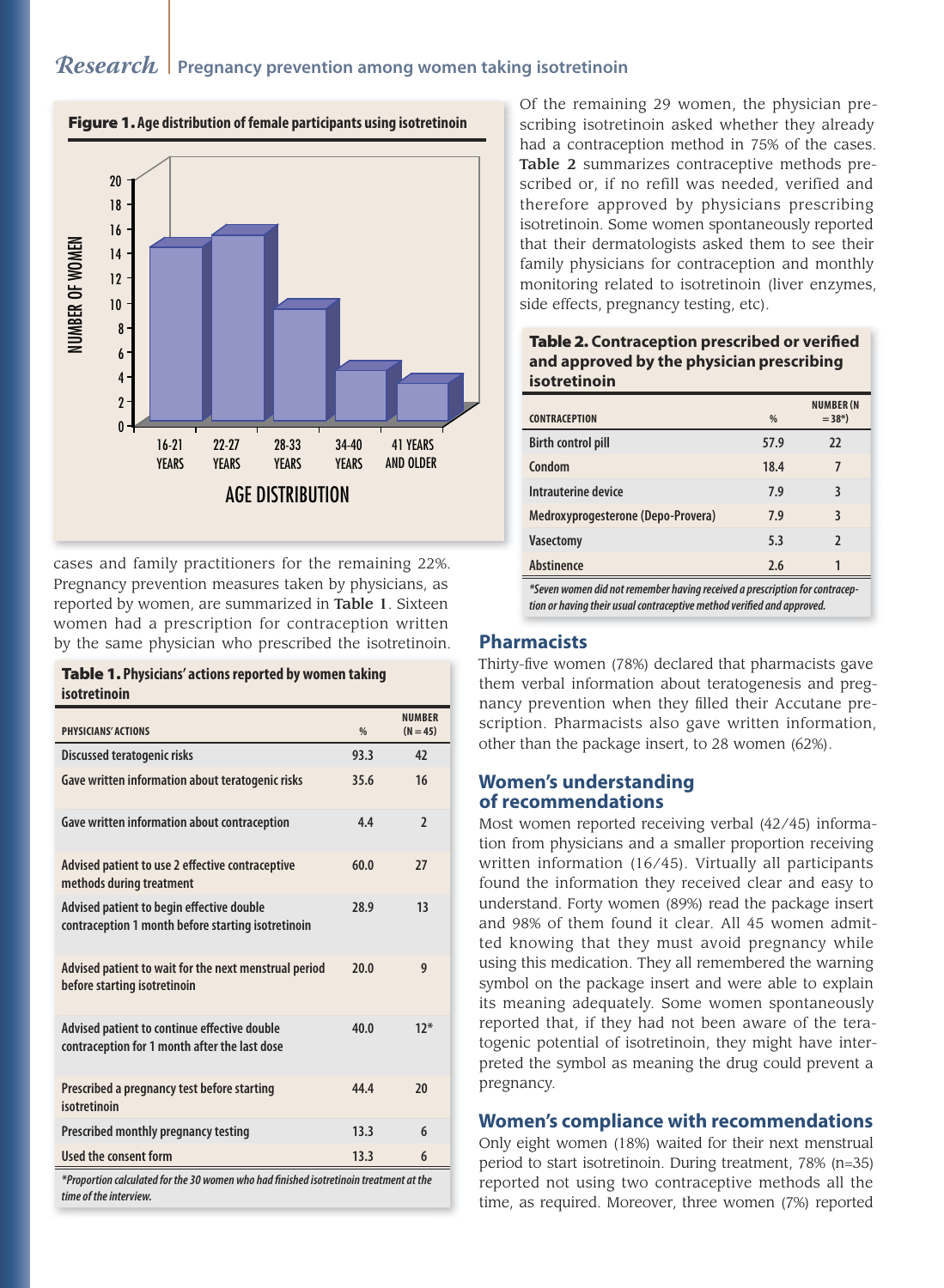# **Pregnancy prevention among women taking isotretinoin** *Research*

that they had had sexual intercourse using no contraception during the treatment, and two of them had done so repeatedly. Among the 21 women using only one contraceptive method, 33% were using condoms (Table 3).

teratogenic risks of isotretinoin was insufficient to modify their sexual behaviour to use effective contraception.

Age distribution in our sample was similar to the findings of a recent American study<sup>20</sup> on women using

Table 3. **Women's contraception use before, during, and after treatment with isotretinoin**

|                             | <b>MONTH PRECEDING</b><br>THERAPY ( $N = 44$ <sup>*</sup> ) |    | <b>DURING THERAPY</b><br>$(N = 45)$ |    | <b>MONTH AFTER</b><br>DISCONTINUATION ( $N = 23$ <sup>†</sup> ) |    |
|-----------------------------|-------------------------------------------------------------|----|-------------------------------------|----|-----------------------------------------------------------------|----|
| <b>CONTRACEPTIVE METHOD</b> | $\frac{0}{0}$                                               | N  | $\frac{0}{0}$                       | N  | $\frac{0}{0}$                                                   | N  |
| <b>None</b>                 | 18                                                          |    |                                     |    |                                                                 | 4  |
| <b>Sometimes 1</b>          |                                                             |    |                                     |    | 4                                                               |    |
| Always 1                    | 64                                                          | 28 | 64                                  | 29 | 70                                                              | 16 |
| Always 2 <sup>#</sup>       | 11                                                          |    | 22                                  | 10 | g                                                               |    |

**\* One woman did not remember.**

<sup>†</sup> Of the 45 women, 22 had not finished their treatment at the time of the interview.

**‡ As recommended by Accutane monograph and Pregnancy Prevention Program.**

The association of women's use of double contraception with their recollection that physicians discussed pregnancy prevention during the interview was statistically significant  $(P < .04)$ . The clinical significance of that relationship is important. One additional patient in three will comply with double contraception when physicians discuss that issue (number needed to treat  $=3$ , 95% confidence interval 0-14). The absolute risk reduction is 37%.

# **DISCUSSION**

In our study, female patients reported that physicians prescribing isotretinoin did not advise them according to the recommendation concerning pregnancy prevention. Yet women reported that they understood they clearly should avoid pregnancy during treatment and that they found the information provided clear and easy to understand. Despite this claim, women did not comply with the pregnancy prevention recommendations. This might be explained by their underestimation of the need to protect themselves against pregnancy.

Despite the fact that no women reported being pregnant in our study, many of them could have already been pregnant at treatment initiation because only 44% were tested for pregnancy. These findings are consistent with Autret et al,<sup>18</sup> who reported that 16% of the women who exposed their fetus to isotretinoin were already pregnant when the treatment began.

The relationship between physicians' behaviour and the regular use of double contraception demonstrates that the women's retention and their perception of the precautions taken by physicians are essential for their compliance. To our knowledge, this is the first study investigating that relation in this context. Our findings emphasized the fact that physicians must always use all the PPP elements. Merely informing women about the

isotretinoin. The proportion of dermatologists (78%) to family practitioners who prescribed isotretinoin is comparable to findings in other studies.<sup>11,16-18</sup> Our sample was mainly urban and highly educated; this could influence our results. In fact, dermatologists are more accessible in cities. Nevertheless, an increasing number of family physicians prescribe isotretinoin in Canada.15 Moreover, even though our questionnaire was not designed to collect that specific information, some women spontaneously reported that dermatologists asked them to see their family doctors for contra-

ception and monitoring related to isotretinoin.

In our study, 58% of women were using oral contraception as the main contraceptive method and, most of the time, as the unique contraceptive method. Considering that 60% of oral contraceptive users miss one or more pills during a 6-month period, $21,22$  this could have dramatic consequences among women who use isotretinoin. Moreover, as 30% of condom users are intermittent users and typical use shows a 14% failure rate, $23$  the finding that 18% of women participating in this study reported the use of condoms as their only contraceptive method is worrisome.

In general, proportions of physicians or women who did not comply with various recommendations of the monograph or PPP are in the same range as those found in other studies.16-19 The important difference in the use of the consent form in our study (13%) compared with the Accutane survey  $(77%)^{16}$  could be explained by the greater risk of lawsuits against physicians in the United States.

Fetal exposure to isotretinoin will continue to occur if patients use only one contraceptive method, use contraceptive methods with a high risk of failure, do not use any contraceptive method, or are not screened for pregnancy before and during treatment. More extensive measures should be taken to ensure that women are not pregnant before starting treatment and that contraceptive recommendations are understood and followed. The consent form should always be used, as it helps to ensure that women are aware of the teratogenic risks and pregnancy prevention recommendations. In light of our findings, certification and registration should be required for physicians who wish to prescribe and follow up on isotretinoin in Canada, as proposed by Koren et al.15

Moreover, pharmacists should be included in the process by verifying pregnancy testing and ongoing appropriate contraception before dispensing the drug monthly. They have the opportunity to reinforce information given by physicians because they are the last link in